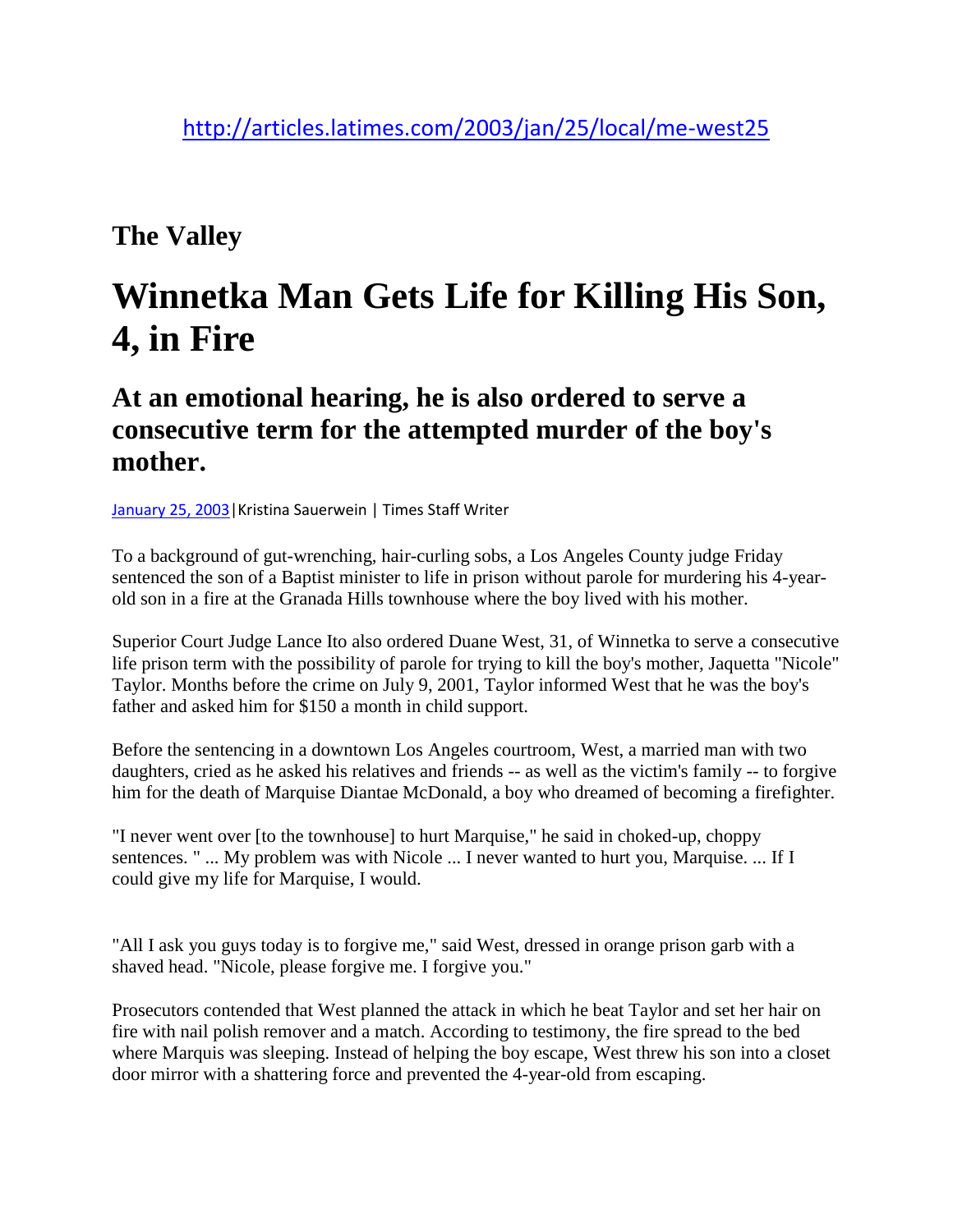Marquise suffered third-degree burns to 73% of his body and died the next day.

A jury last month convicted West -- who had no prior criminal record, a factor in saving him from the death penalty -- of first-degree murder, attempted murder, child abuse, arson causing bodily injury, first-degree burglary and torture.

During the hearing, families on both sides broke down in shrieks and sobs.

Several people left the courtroom wailing when West's supporters, including Taylor's brother, recalled him as a compassionate man who mentored children through sports. Others hung their heads low, tears dripping from their faces.

The families also offered each other condolences, acknowledging that they were all victims. But what they respectfully disagreed on was West's punishment.

The Rev. Samuel West Jr. urged the judge to be lenient on his son. "I cannot believe in my heart he did this," the father said.

Taylor had testified that she originally thought Marquise was the son of another man, which is why she gave Marquise the last name McDonald. But as Marquise began growing, she noticed physical resemblances to West, with whom she had had a one-night stand.

Keith Jamerson, Taylor's brother, asked the judge to be "merciful" toward West. Rocking back and forth as he spoke, Jamerson said he believed West lacked emotional coping skills and did not mean to harm Marquise.

"I forgive you," Jamerson said to West, who nodded his head and wiped his eyes.

Marquise's aunt, Rosalind Michelle Jamerson, acknowledged that West was once a nice person. "Everyone in this court on both sides is hurting," she said, shaking and sobbing. "[West] was a good person, but my nephew was an innocent 4-year-old boy -- and I cannot forgive."

Defense attorney Ilona Peltyn has argued that West suffered an emotional meltdown and perceived Taylor's requests for child support as a threat.

"This is a man who up until this incident lived a very normal and productive life," Peltyn said Friday, her eyes tearing up. "[In prison], he's going to have to learn how to survive in a very violent atmosphere."

Peltyn requested a new trial and asked the judge to strike the special circumstance allegation of arson, which carries a mandatory life prison term without parole.

Judge Ito denied the motions.